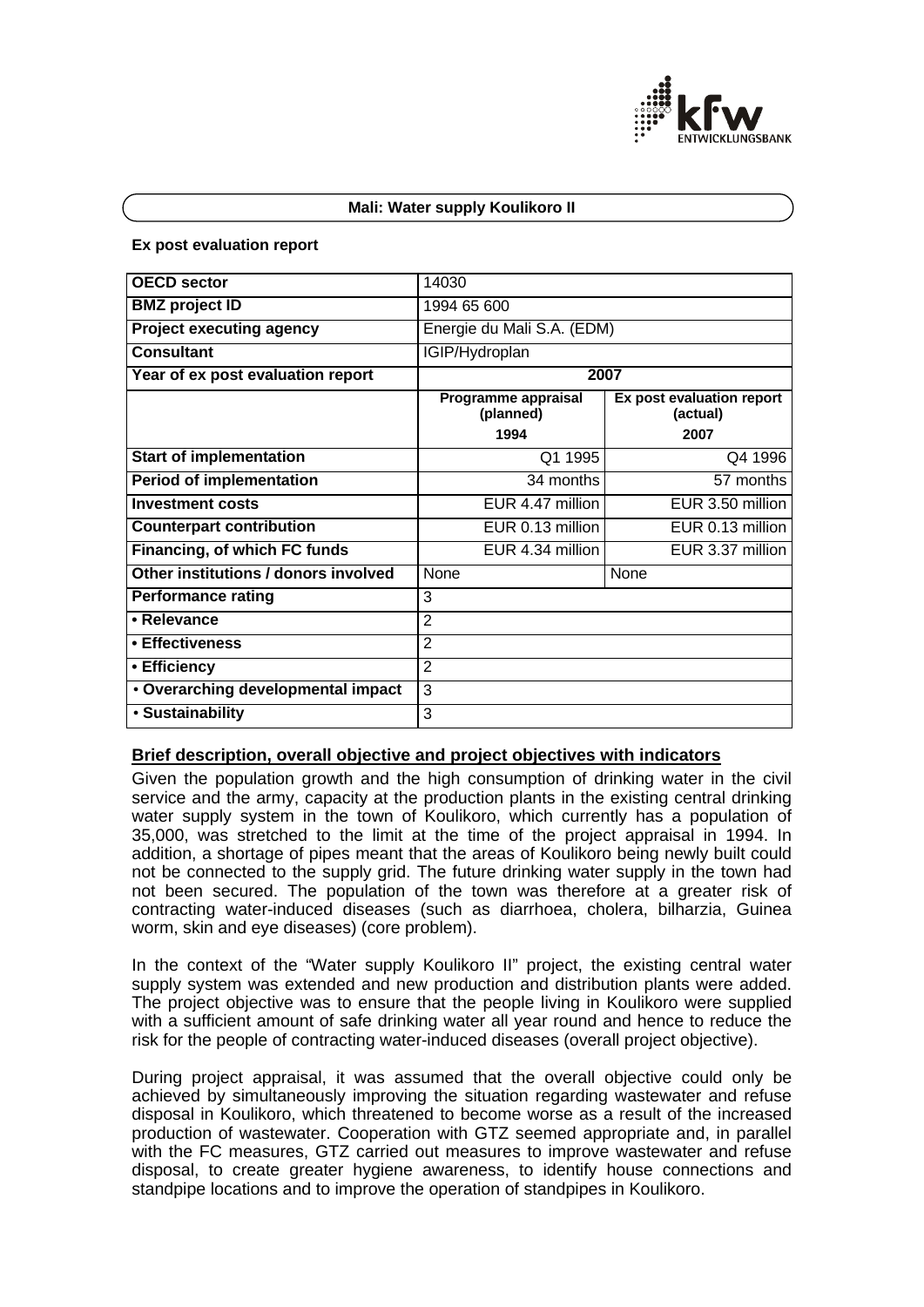The following indicators (which were to have been fulfilled three years following the start of operation of the upgraded and extended water supply systems) were intended to measure the achievement of the project objective:

- For the urban population, the drinking water connection rate (via house connections and standpipes) is 82% (for an estimated population of 34,000 three years after the start of operation).
- Average per-capita consumption for house connections is 60 l/cd.
- Average per-capita consumption for standpipes is 15 l/cd.
- The volume of water sold daily is 1,900  $\text{m}^3$ .
- Disruptions to the supply are corrected within a maximum of 12 hours.

For the purpose of measuring the achievement of the project objective, in the ex post evaluation the following indicators were also applied:

- The quality of the water provided complies with WHO standards.
- There is sufficient pressure in the pipes to ensure the continuous supply of urban districts located on higher ground.

The recipient of the grant to finance the project was the Republic of Mali, represented by the Foreign Minister. The project executing agency was Energie du Mail S.A. (EDM), which is the state concessionary in charge of producing, transporting and distributing electricity and water in Mali. In the water sector, the responsibilities of EDM are restricted to 16 towns and cities, including the capital city of Bamako and the project town of Koulikoro. The investment costs of the project totalled EUR 3.50 million, EUR 3.37 million of which was financed out of FC grants.

## **Project design / major deviations from the original project planning and their main causes**

Apart from one change in the design of the production plants – the planned extension of the existing waterworks was replaced, following successful drilling, by tapping groundwater and the waterworks were only upgraded – the project was implemented as planned at project appraisal in 1994. The following FC measures were carried out:

- Repair/stabilisation of the intake channel on the river (Niger) and the inlet conduit outside the untreated water pumping station
- Rehabilitation of the untreated water pumping station and installation of two pumps measuring 90  $m^3/h$  each (operating in alternation)
- Instead of extending the waterworks: Three new deep wells measuring 45  $m^3/h$  with inspection buildings built; new central inspection and feeding building built; 7 km of delivery conduits built
- Rehabilitation of the treatment and feeding plants, the sedimentation tank, the filter and the clean water tank at the existing waterworks; installation of new pumps (90 m<sup>3</sup>/h), switchboard plants and electro-mechanical equipment
- Rehabilitation of the hydraulic equipment in the existing water tower (400  $\mathrm{m}^3$ ) and building of a new 400  $\text{m}^3$  ground reservoir
- Delivery and laying of 24 km of a primary and secondary network and 25 km of secondary distribution pipes; 400 new house connections and 22 new standpipes set up

GTZ carried out numerous training measures to strengthen the technical service institutions in the municipal authorities and private organisations in the fields of wastewater, refuse and rainwater disposal. In addition, studies on improving decentralised wastewater disposal were carried out and model facilities based on the Ecosan concept were built in two households. Furthermore, measures were carried out to create greater hygiene awareness among the population, to identify house connections and standpipe locations and to improve the operation of standpipes. The GTZ measures were carried out during the planning and construction period of the FC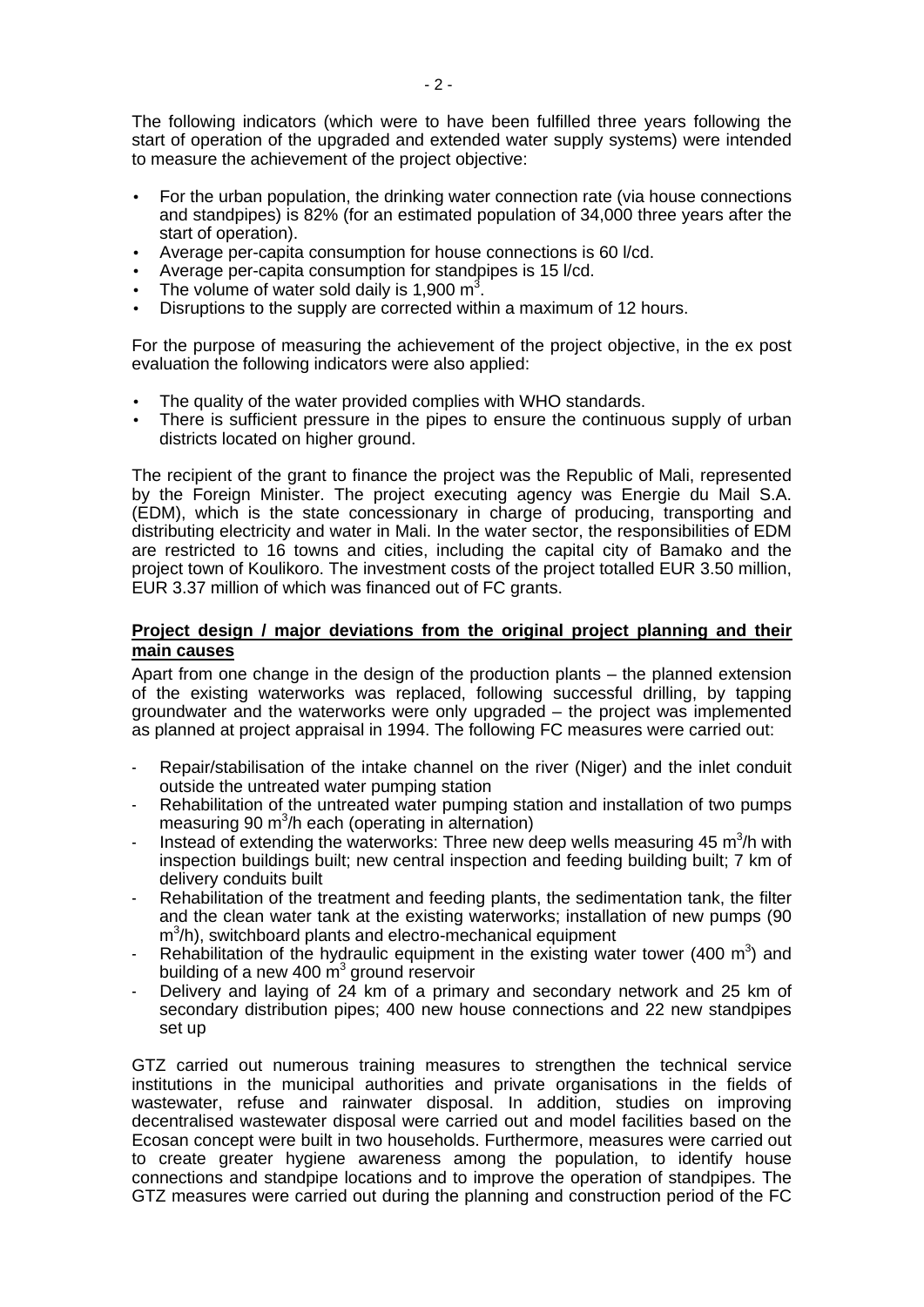measures (1995-2001). Owing to the very unsatisfactory cooperation with the Koulikoro municipal authority, the TC measures were not completed as originally planned at the end of 2002 but terminated prematurely at the end of 2001.

#### **Key results of the impact analysis and performance rating**

The upgraded and extended water supply plants began operating in 2001. All production and distribution plants were ready for operation and in good working order at the time of the final evaluation. The defects noted during the provisional acceptance of the plants in 2001, after the building contractors failed to comply in every case with the requests to exchange or repair parts, were put right by EDM on its own initiative. In terms of technology, staff, administration and finance, EDM is in a position to operate and maintain the water supply system in Koulikoro over the long term. At ex post evaluation, the technical water losses were 8% and the collection rate for the water charges was 95%.

The indicators established to measure the achievement of the project objective (see above) all achieved acceptable values. The volume of water sold in 2005 was 1,040,000  $m^3$  or 2,850  $m^3$  per day. 42% of this volume was drawn from house connections and standpipes solely for private use. 9% was used by industry, 49% via connections of the public authorities and the army. The latter figure makes it clear that, as pinpointed during project appraisal, the public authorities and the army waste large quantities of drinking water. However, unlike the situation at the time of project appraisal, the public authorities and the army are now paying their water bills.

According to EDM statistics, at the time of the ex post evaluation around 22,100 people (63.7% of the total population) were supplied with water via 2,210 private house connections and 3,900 people (11.2% of the population) via 26 functioning standpipes. As at project appraisal, it is assumed that roughly 2,200 people (6.3% of the population) have indirect access to drinking water via administrative and military facilities. Overall, 28,200 people are consequently supplied with drinking water, 11,500 (70% of the population) more than in 1991.

Although, at around 50 litres, the per capita consumption in the case of house connections is below the target of 60 litres a day, it is still an acceptable figure. At 27 litres, the per capita consumption in the case of standpipes exceeds the target figure. Disruptions to supply are generally put right within a matter of hours. The quality of the water is checked regularly and is in line with WHO standards. The pressure in the pipes is sufficient to ensure a continuous supply in parts of the town that are located on higher ground.

The TC measures were successful in the field of water supply and have made a substantial contribution to increasing the connection rate as the population increases. During project implementation, 400 new house connections and 22 new standpipes were set up, which is due, inter alia, to the TC advice given to the households when the supply standards were selected (house connections versus standpipes) and to the strengthening of the people's hygiene awareness. As the TC measures intended to improve wastewater disposal were merely pilot projects, the disposal technology developed (Ecosan) was implemented in only two households and was consequently not extended more widely, nothing about the current wastewater disposal has changed compared with the situation at project appraisal. The same applies to rainwater drainage and refuse disposal in the town.

From today's perspective, the key problems in the initial situation (supply shortages and disposal deficiencies) were perceived correctly with the result that the project was also justified in the ex post evaluation. The assumption that the disposal problems would be greatly intensified by the project (without countermeasures) proved not entirely accurate. Although the drinking water supply measures were carried out to roughly the extent planned and were essential in order to avoid supply shortfalls, the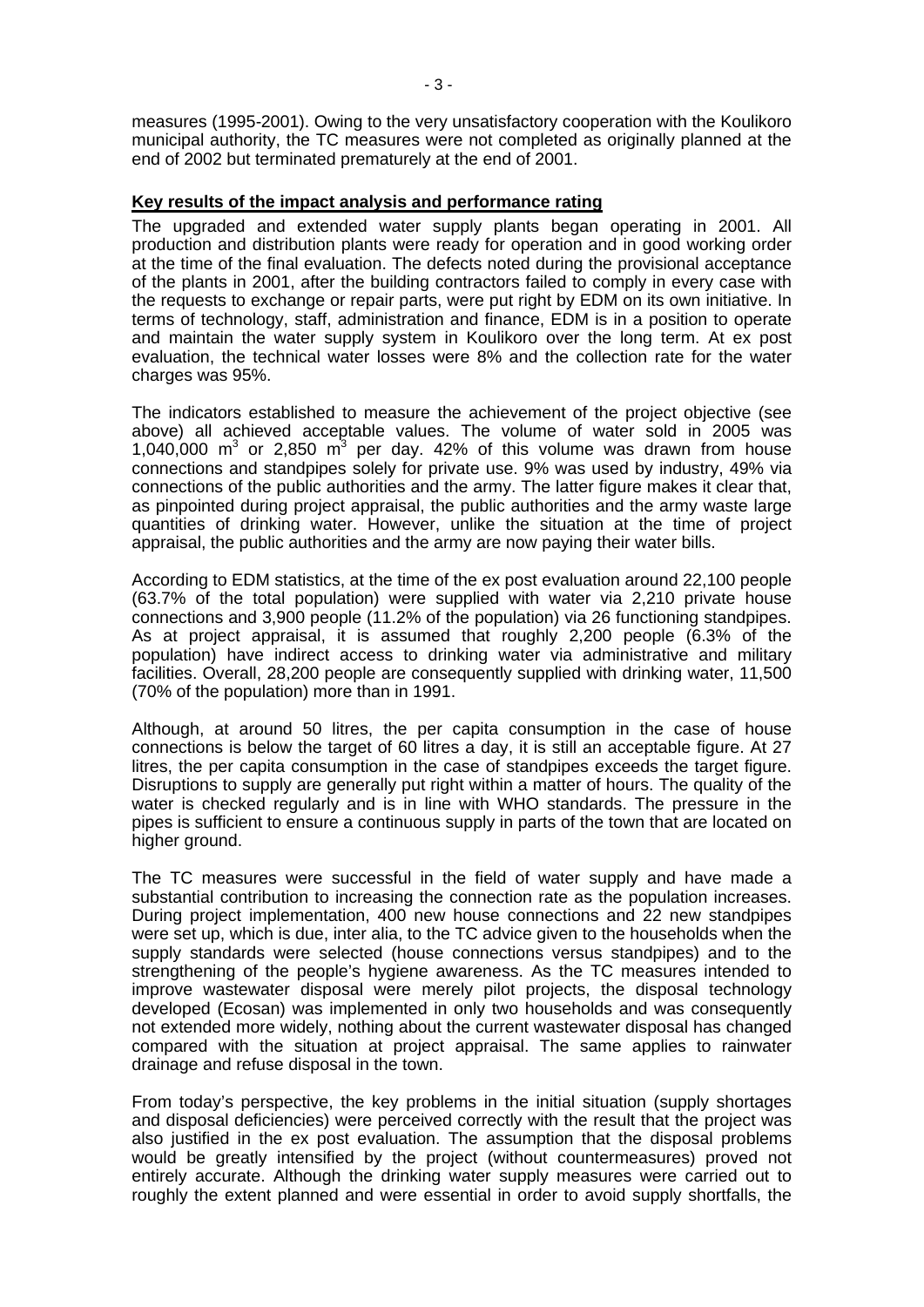extensive non-implementation of the disposal component did not lead to the feared worsening of the disposal situation. The "natural drainage" provided by crevices in the rock and the slope to the Niger River was greater than expected and proved decisive with regard to the fact that the situation did not deteriorate. The disposal deficiencies nonetheless still represent a potential risk for the health of the population.

All in all, however, the positive impact of the improved drinking water supply on the health of the population clearly overshadows the potential health risk caused by the inadequate disposal situation. Statements by EDM and hospital staff confirm this assessment. Since the new water supply plants began operation there has been a reduction in the incidence of water-induced diseases and there have been no cholera epidemics. The overall project objective has thus been achieved.

In terms of positive socio-economic impacts, it should be pointed out that an additional 11,550 people and a potential 19,750 inhabitants (at the time of the ex post evaluation there were still free production capacities for 8,200 inhabitants) in the town of Koulikoro have been supplied with clean and easily accessible drinking water, health risks have thus been reduced and an obstacle to the further economic development of the city has been removed.

As in Mali women are traditionally responsible for the water supply and for taking care of ill members of the family, they derive a particular benefit from this project. First, because the time needed to fetch water and the work involved in doing so have been reduced (most of the people now obtain drinking water from house connections) and, second, because the risk to the health of the members of the family has been reduced. In addition, the TC project has enhanced the position of women by involving them in the organisation of the standpipes (a large number of the standpipe attendants are women, which gives them an independent income).

As more than 30% of the population of Koulikoro lives in poverty, the people living in the districts connected by the project to the central water supply network are mostly poorer people and a social infrastructure was set up as part of the project, the project had a direct relevance to poverty.

With regard to the sustainability of the impact of the project, the following are the main risks from the current perspective:

- There is still a latent risk of the positive impact of the project being lessened by the inadequate disposal of wastewater and refuse. The health impacts could have been greater if the disposal component had been implemented according to plan.
- The financial situation of EDM makes no provision for the upgrading and expansion investment that will be needed in the future in Koulikoro in order to ensure that all inhabitants have an adequate supply of drinking water.
- The future of EDM and hence the services provided to date are uncertain because of the withdrawal of EDM's private majority shareholder in 2005.
- •

Taking account of the above-mentioned risks, we have arrived at the following final evaluation of the developmental efficacy of the project:

With regard to the relevance of the project: The aim of the project was to provide safe drinking water for the entire population of Koulikoro and to reduce health risks and thus addressed a key developmental problem in the town. The development of the water sector in Mali still has top priority and is correspondingly anchored in the country's poverty reduction strategy. Owing to the uncertain future of EDM, however, Germany is currently making no new commitments in the area of urban water supply. The chain of impacts of the project was mainly correctly assessed but, with regard to the GTZ component, was not implemented consistently. The chosen technologies can be used properly by the operator and are based on the existing supply system. An intensive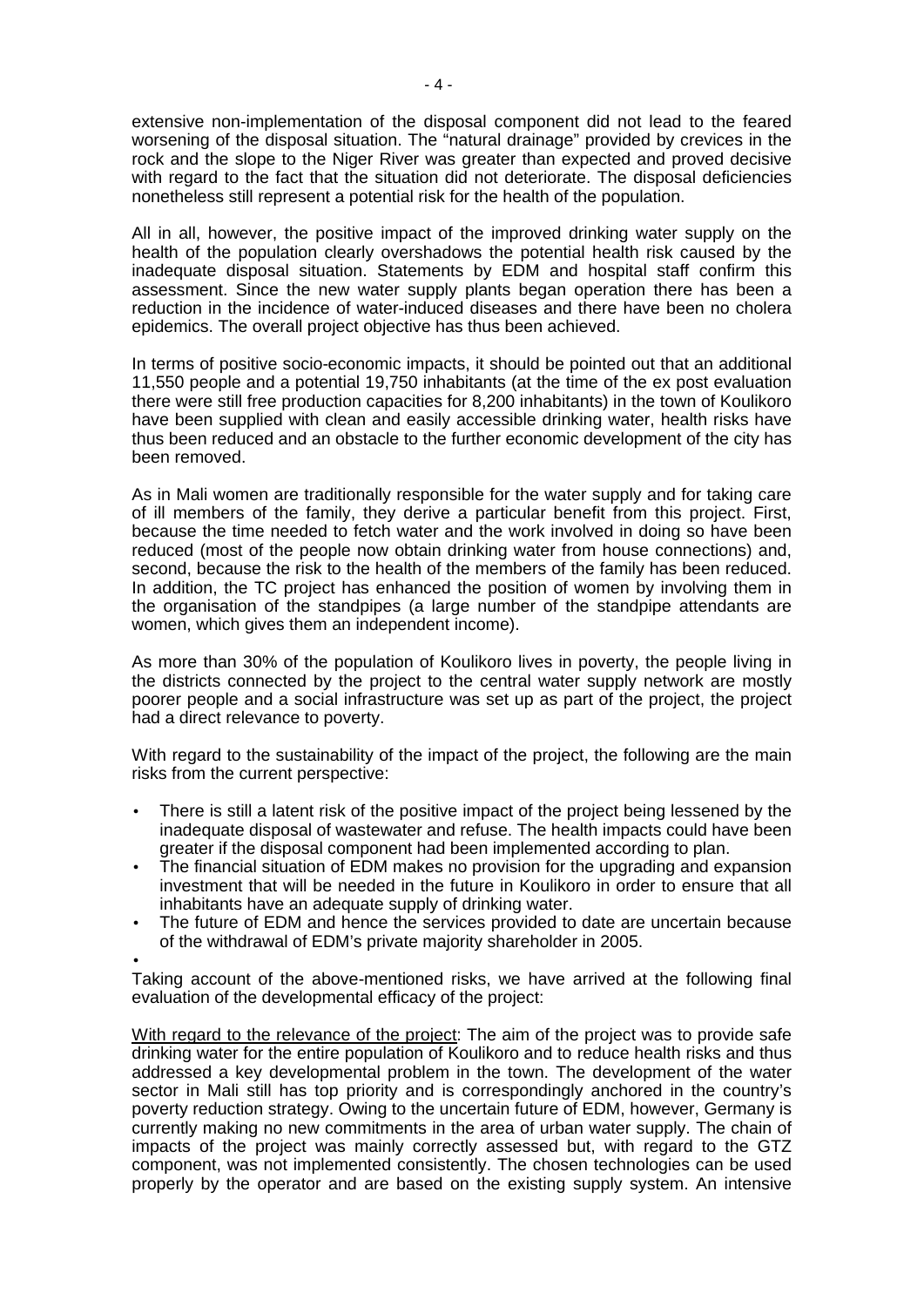sector dialogue, lead-managed by German Development Cooperation, is taking place. To summarise, we assess the relevance of the project as good (sub-rating 2).

With regard to the effectiveness of the project: The targeted and modified FC indicators of the achievement of the project objective were reached in an acceptable manner and in part exceeded. A large portion of the target group (81%) now has a steady supply of drinking water that is sufficient in terms of both quality and quantity. Owing to the good operation and services to date and the connection capacity for 8,200 households, taking account of the new connections established by the operator even after the start of plant operation in 2001, we consider the effectiveness of the project, despite the water wasted by the public authorities and the army, as good (sub-rating 2).

With regard to the overarching developmental impacts of the project: According to the data, there has been a decrease in water-induced diseases, which is plausibly due to this project. Cholera epidemics have not occurred since the new capacities began operation. Since project appraisal around 28,000 people have been supplied with drinking water from the waterworks, i.e. 70% more than at project appraisal. Without the project, the production capacities would not have been sufficient to supply the population with enough drinking water. The project has no structure-building impacts. As the positive impacts of the improved drinking water supply on the people's health are not neutralised by the negative impacts of the disposal situation, we consider the overall objective to have been achieved and the project to have had a positive developmental impact. However, given the ongoing latent risk to the health of the population, which stems from the still unsatisfactory disposal situation, we assess the overarching developmental impacts of the project (FC and TC components) merely as satisfactory (sub-rating 3).

With regard to the efficiency of the project: Measured in terms of the specific investment costs, the use of funds was acceptable. Although the dynamic operating costs are higher than estimated at project appraisal, compared with similar projects they are at an acceptable level. At 8% at present, the technical water losses are extremely low and, at 86%, the capacity utilisation is good. Overall, we rate the production efficiency of the project as good. The allocation efficiency criterion has been met only in part as, taking account of the good collection rate of between 95% and 116%, only 78% of the dynamic production costs are covered. As full cost recovery in the water sector is a target worth pursuing but is in practice not very realistic, we rate the overall project efficiency as good (sub-rating 2).

With regard to the sustainability of the project: There are limited direct risks for the sustainability of the operation and maintenance of the water supply plants in Koulikoro until the capacity limit has been achieved. The operator does not have the liquidity needed for larger replacement and expansion investments. The relaxed financial situation at the time when EDM was privatised in 2000 has since worsened. In statistical terms as well as at the level of the operating result and overall result, EDM is making losses. Owing to the withdrawal of the private investor in 2005 and the uncertain future of EDM, no forecast can be made about whether operating costs can be covered and full cost recovery achieved and therefore no certain statement can be made about the medium-term risks for the sustainable operation and maintenance of the plants. We therefore assess the sustainability of the project only as satisfactory (sustainability rating 3).

Overall, owing to the limited impacts achieved and the sustainability risk, we assess the project's developmental efficacy as satisfactory (overall rating 3).

### **General conclusions and recommendations**

We have drawn the following conclusions that may be applicable to other projects:

• In FC/TC cooperative projects compliance with the activities provided for in the cooperation agreement must be continuously monitored. If, as is the case in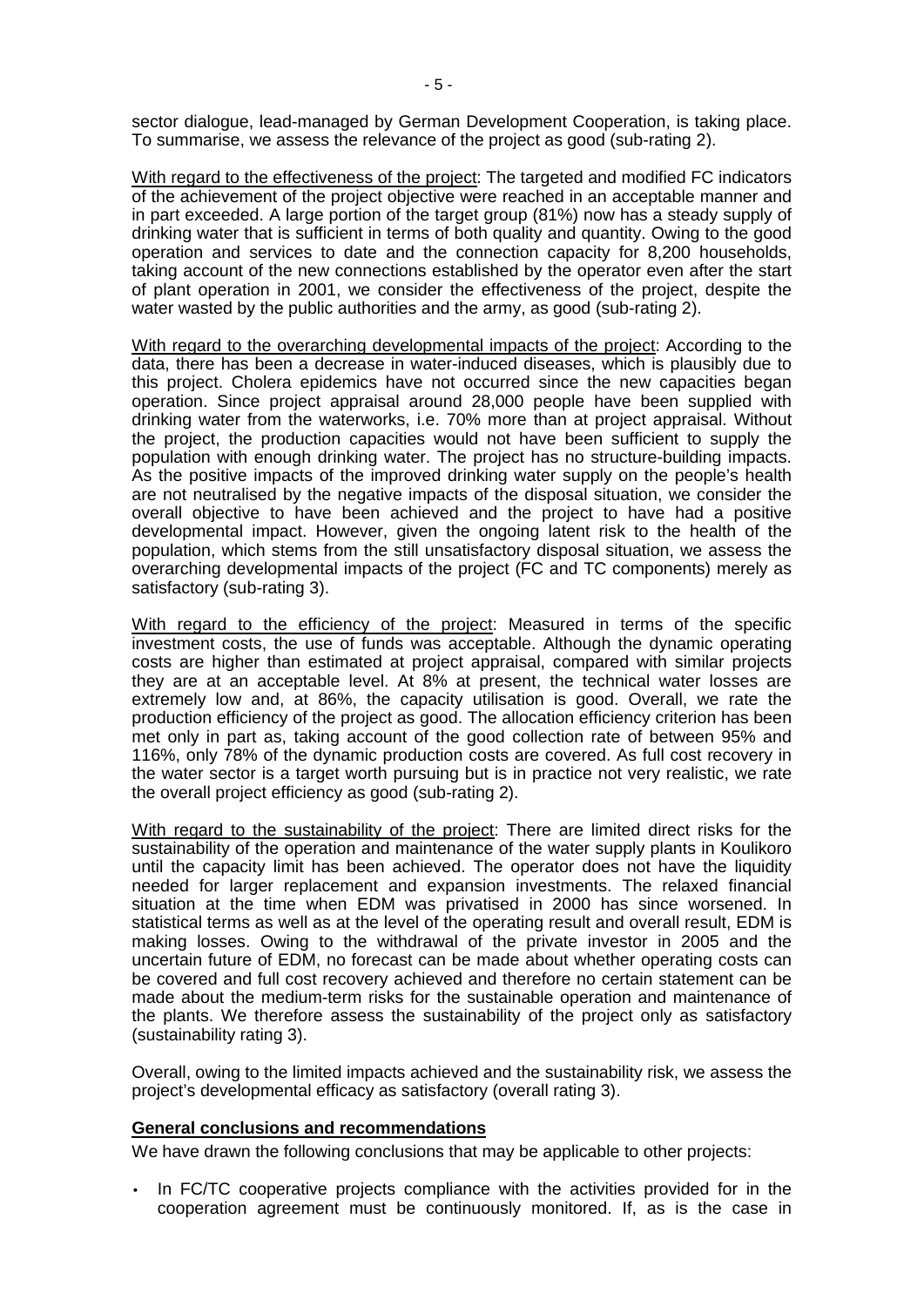Koulikoro, the TC component has be to terminated for overarching reasons, it needs to be checked whether – and possibly how – at least the parts of the TC component that are essential to the success of the FC measures can be brought to a meaningful conclusion (e.g. in the context of an FC accompanying measure).

- The "Water supply Koulikoro II" project is an example of how private sector participation can bring about considerable improvements in the technical and administrative operational management (e.g. improvements in the supply, higher collection rates) and hence also in the financial situation of an enterprise.
- The project portrayed also shows clearly that in case of private sector participation a functioning intermediary institutions must mediate between the two contracting parties (state and private sector) with regard to their rights and duties in case of dispute or in the event of breaches of contract.

# **List of abbreviations**

- FC Financial Cooperation<br>TC Technical Cooperation
- TC Technical Cooperation<br>GTZ Deutsche Gesellschaft
- Deutsche Gesellschaft für Technische Zusammenarbeit (German Agency for Technical Cooperation)
- l/cd litre per capita and day<br>WHO World Health Organizat
- World Health Organization